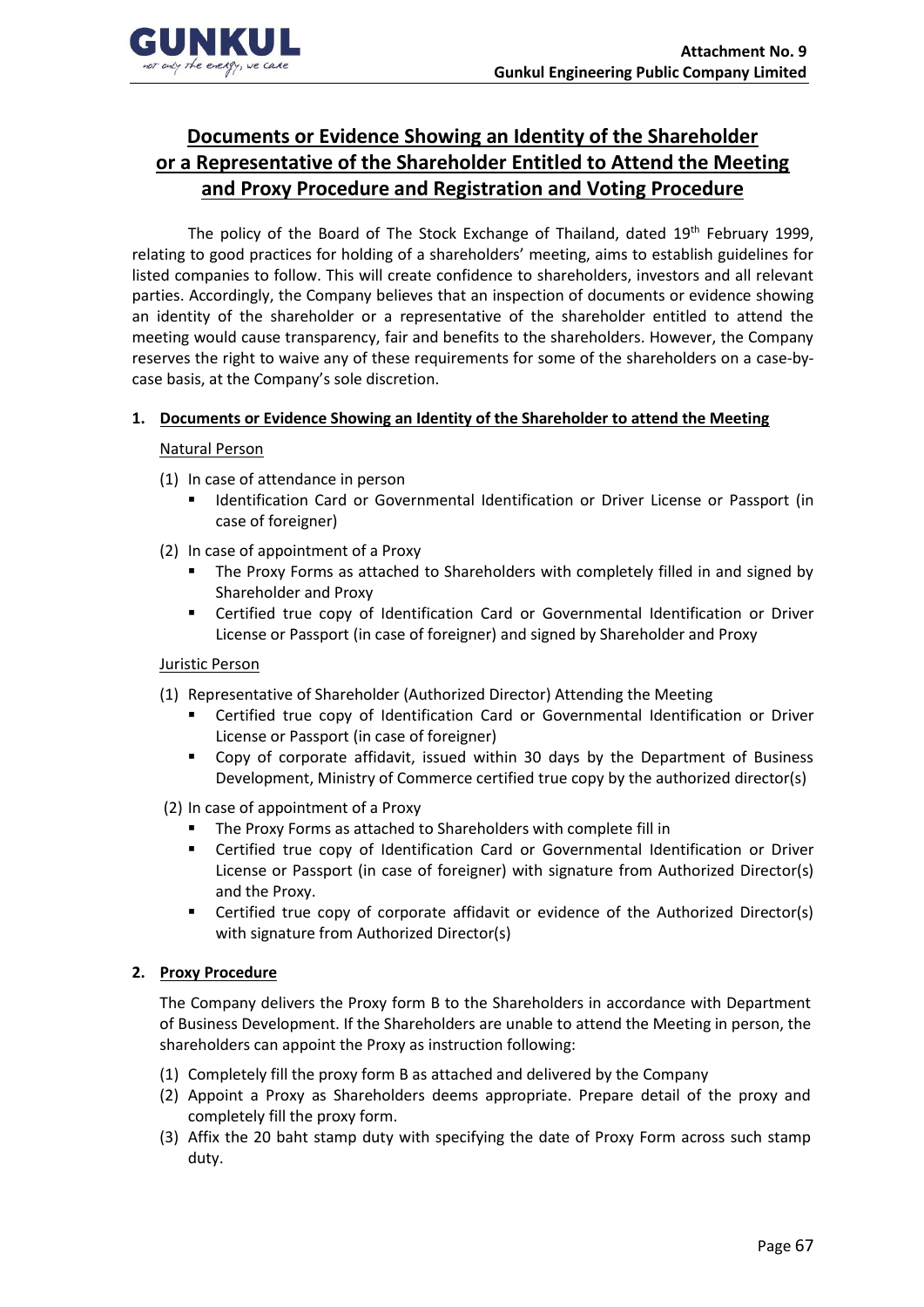

(4) Submit the completed Proxy Form and return it to the Corporate Secretary by **Tuesday, 26th April 2022** before beginning of the Meeting for verification of documents.

Allocation of shares to several Proxies to vote in the Meeting is not allowed. The shareholder shall authorize the Proxy to cast the votes by all the shares held by it. Authorization of less than the total number of shares is not allowed.

### **3. Meeting Registration**

The commencement for registration to attend the Meeting will be not less than 1 hour before the Meeting or **since 12.00 hrs. on Wednesday, 27th April, 2022 at Grand Ballroom, 3 rd Floor, The Emerald Hotel, No. 99/1 Rachadapisek Road, Dindaeng, Bangkok 10400** as map provided in Attachment.

### **4. Voting Procedure**

# **1. Voting**

## **General Agenda**

- (1) Voting for each agenda, Shareholders or Proxies shall vote either for disapproval or abstention by show of hand or submit of vote card to authorities. The authorities will collect and count the votes by subtract all votes with received disapproval and abstention votes. By doing this, the Meeting is able to know how many approval votes are.
- (2) In case of proxy, the proxy must vote as specified in the Proxy Form. In case, the shareholder does not specify the authorization or the authorization is unclear, the Proxy shall be authorized to consider and vote according to procedure stated in item 1 above.

### **Agenda on Election of Directors:**

To comply with Item 12 of the Company's Article of Association, it states that the Meeting should appoint the Directors. The resolution is from majority vote of the Meeting which is as follows:

- (1) Each shareholder shall have one vote per share held by him/her.
- (2) Each shareholder shall vote each nominated director individually.
- (3) Any candidates who have the most votes shall be elected as Directors equivalent to the number of directors required; if two candidates have equal votes, the Chairman shall have a casting vote.

For agenda on Election of Directors, the whole voting for approval, disapproval and abstention should be collect.

### **2. Voting Produce for Each Agenda**

- (1) The Chairman will propose the Meeting to have the vote in each Agenda by asking time by time whether there is any shareholder approve, disapprove or abstain.
- (2) When the Chairman asks as above, a voting by show of hand or submit of vote card will be made and the shareholder or proxy shall vote either for approval, disapproval or abstention (except for the vote of Custodian which the allocation of the vote is allowed as specified in the Proxy form.)
- (3) For agenda on Election of Directors, the whole voting for approval, disapproval and abstention should be collect.